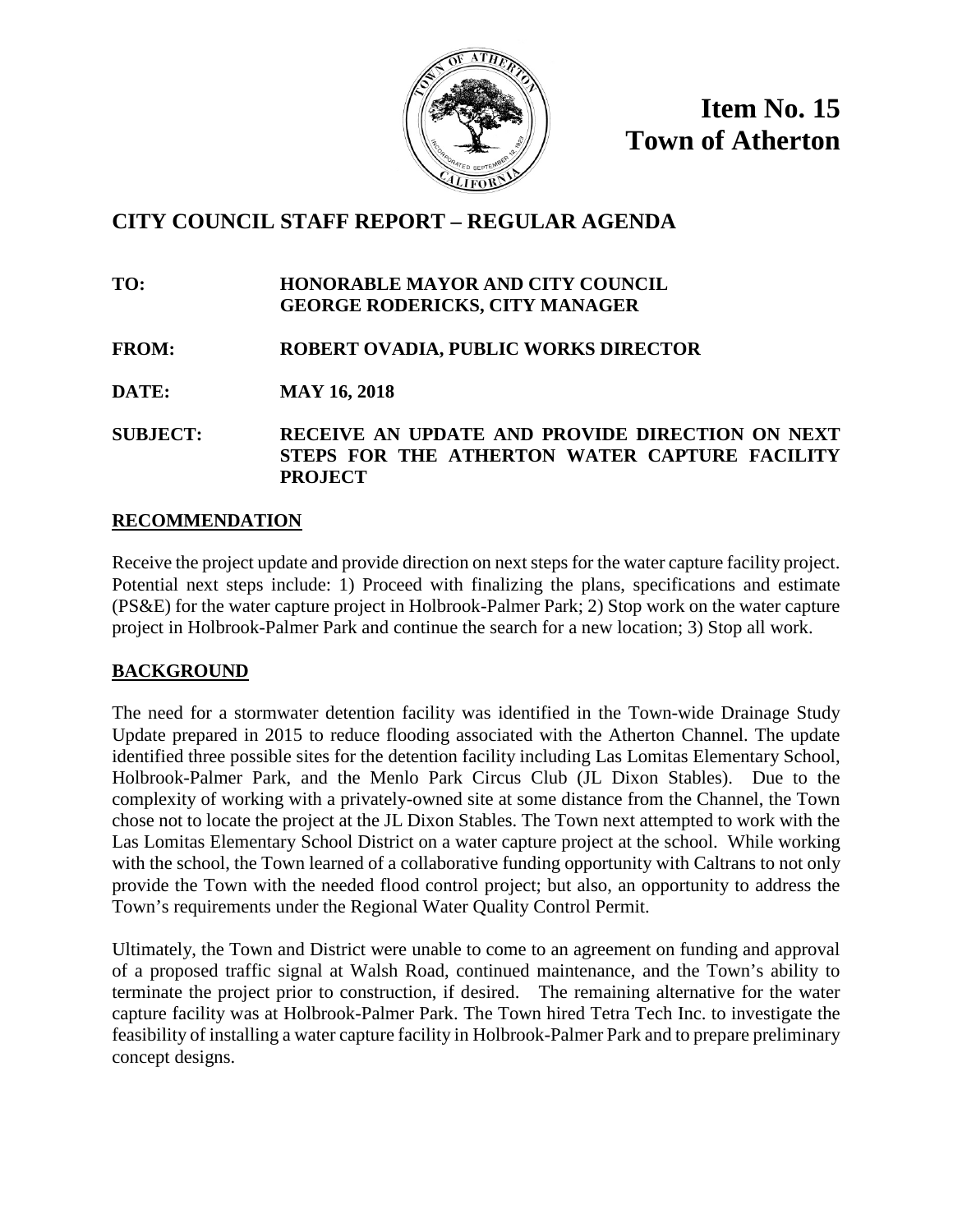### **Atherton Water Capture Project May 16, 2018 Page 2 of 6**

The potential water capture project has been before the City Council numerous times since May 2017, most recently at the Council meeting on April 18, 2018. The project has also been presented to the Parks & Recreation Committee.

### **DISCUSSION**

At the Council meeting on April 18, 2018, the City Council received the Preliminary Engineering (20 percent) Design Report and directed staff to present the report to the Park and Recreation Committee to request their recommendation as to whether the proposed water capture facility should be located at the park.

At the meeting, the City Council asked for additional information regarding the water quality in the Atherton Channel, the benefits anticipated downstream at the Bayfront Canal project, scalability of the project, and seismic stability. The Council also directed staff to investigate additional alternative locations for the project should the facility be deemed incompatible with the park use.

#### Park and Recreation Committee

Staff presented the Preliminary Engineering (20%) Design Report to the Park and Recreation Committee on May 2, 2018. Several members of the public were present to express their concerns regarding the proposed water capture facility in the park. Following the presentation, questions from the Committee and comments from the public, the Committee voted 4-0 not to support locating the facility at the park.

### Water Quality

Water quality samples were collected from the Atherton Channel near the entry bridge on March 22, 2018 and April 6, 2018. Initial results are available from the March 22, 2018 event, with April  $6<sup>th</sup>$  results still pending quality assurance and quality control. The single event sample indicates, as expected, the concentrations of Mercury and PCBs are low; however, it should be noted that these were obtained at a singular point in the storm and do not reflect the variability that is present throughout a rainfall event, or through the rain year. Tetra Tech modeled the water quality results against both the average storm event (determined using 6 hours of no rainfall between events as the threshold) and the average annual rainfall for the period of record available (WY 2001 – WY 2009) to estimate the quantity of Mercury and PCB's that could be removed from the channel through the proposed filtering mechanisms. Note that the captured pollutant volume is the maximum pollutant load that could be removed given the sample data; there may be some small sediment-bound particles that cannot be removed using the filtering mechanisms. The test results from the April 2018 storm were not received in time for inclusion in this report. The results are summarized below in Table 1.

Table 1: Estimated Water Quality Benefits

|                              | (22/18)<br>(03)<br>sample |
|------------------------------|---------------------------|
| Mercury<br>(nanograms/liter) | ີ<br>∠∠.¬                 |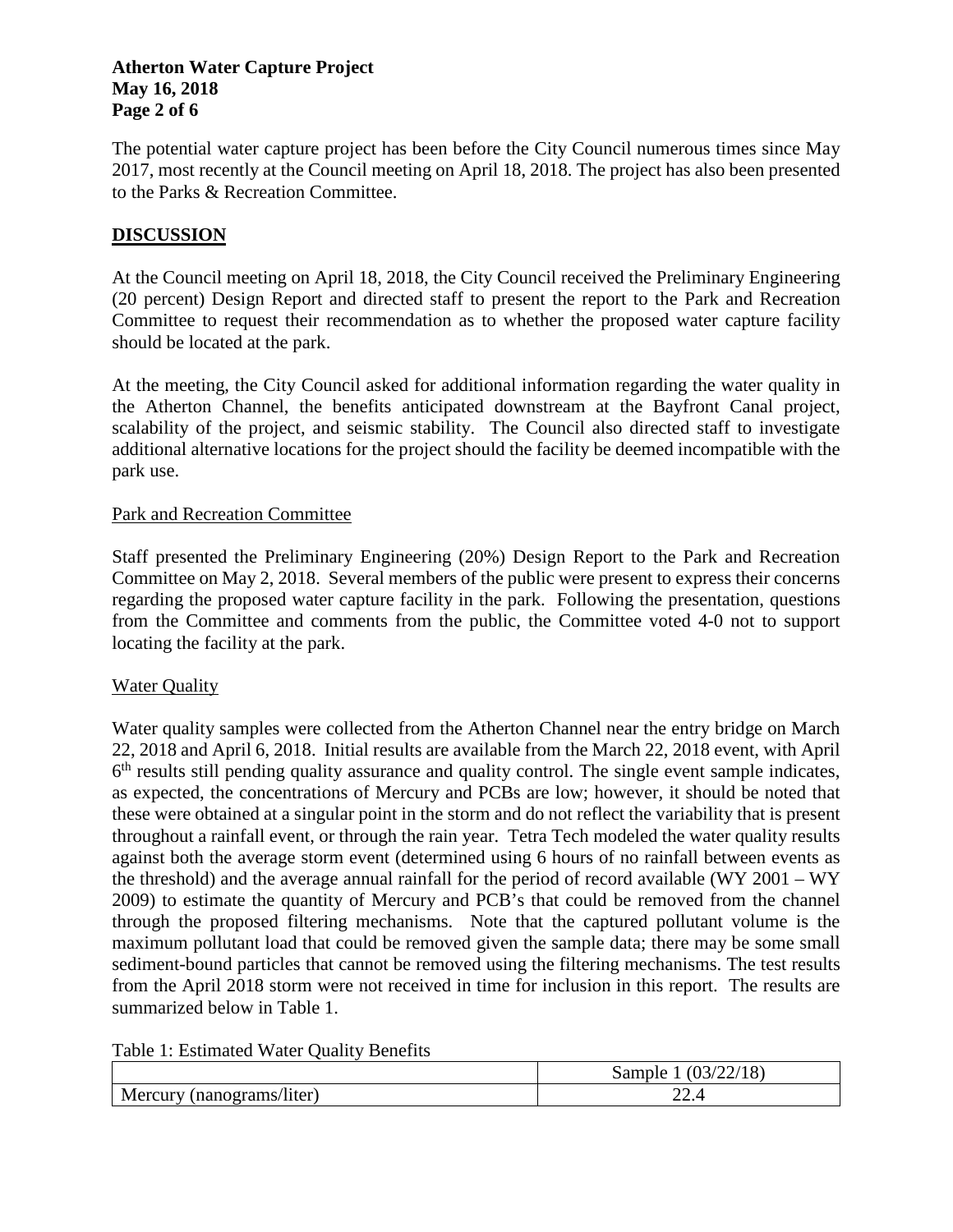### **Atherton Water Capture Project May 16, 2018 Page 3 of 6**

| PCBs (nanograms/liter)                 | 8.9  |
|----------------------------------------|------|
| Average Storm Capture Volume (ac-ft)   | 8.94 |
| Average Storm Mercury Capture (grams)  | 0.25 |
| Average Storm PCB Capture (grams)      | 0.10 |
| Average Annual Capture Volume (ac-ft)  | 293  |
| Average Annual Mercury Capture (grams) | 8.10 |
| Average Annual PCB Capture (grams)     | 3.22 |

Based on this preliminary assessment, the average annual capture is approximately 73% of the required load reduction by the Town for PCBs in the current permit term (4.4 g/year). San Mateo County is required to reduce the Mercury load by an estimated 48.0 grams per year in the current permit term, so this project would provide 17% of this requirement if the loading were assumed to be consistent through all storms for the average annual year.

### Downstream Benefits

Following the Council meeting, Tetra Tech obtained a copy of the County's hydrographic model for the Bayfront Canal to assess the impacts of installing a water capture facility upstream along the channel. The analysis evaluated incremental sizing of a detention facility ranging from 5.0 acre-feet to 8.9 acre-feet. The detention of storm flows upstream of the Canal, in the park, would reduce upstream pressure and open capacity of the canal to discharge accumulated flows at the lower end of the watershed. The preliminary modeling showed that the diversion would eliminate downstream flooding in Atherton up to the 10-year storm, as well as eliminate flooding for the 25 year storm if the facility was sized to have 100 cfs diversion and a storage volume of greater than 7 ac-ft (see Table 2 below).

|              | <b>Pre-Project Flooding</b> |              |        |               |         |
|--------------|-----------------------------|--------------|--------|---------------|---------|
|              | in Atherton                 | Υ            | Y      | Υ             | $\vee$  |
| Unit Storage |                             |              | 7-Year |               | 25-Year |
| $(ac-ft)$    | Diversion Rate (cfs)        | 5-Year Storm | Storm  | 10-Year Storm | Storm   |
| 5            | 50                          | N            | $N^*$  | $N^*$         | Y*      |
| 5.5          | 50                          | N            | $N^*$  | $N^*$         | Y*      |
| 6            | 50                          | N            | $N^*$  | $N^*$         | Y*      |
| 6.5          | 100                         | N            | $N^*$  | $N^*$         | γ*      |
| 7            | 100                         | N            | $N^*$  | $N^*$         | $N^*$   |
| 7.5          | 100                         | N            | $N^*$  | $N^*$         | $N^*$   |
| 8            | 100                         | N            | $N^*$  | $N^*$         | $N^*$   |
| 8.5          | 100                         | N            | $N^*$  | $N^*$         | $N^*$   |
| 8.94         | 100                         | N            | $N^*$  | $N^*$         | $N^*$   |

Table 2: Flooding occurrence in the Town of Atherton with variable project diversion rates and storage sizes

 $N - no$  flooding in Town, Y – flooding in Town

\*Note that there was flooding downstream of the Town at the Bayshore Freeway for these design storms and conditions.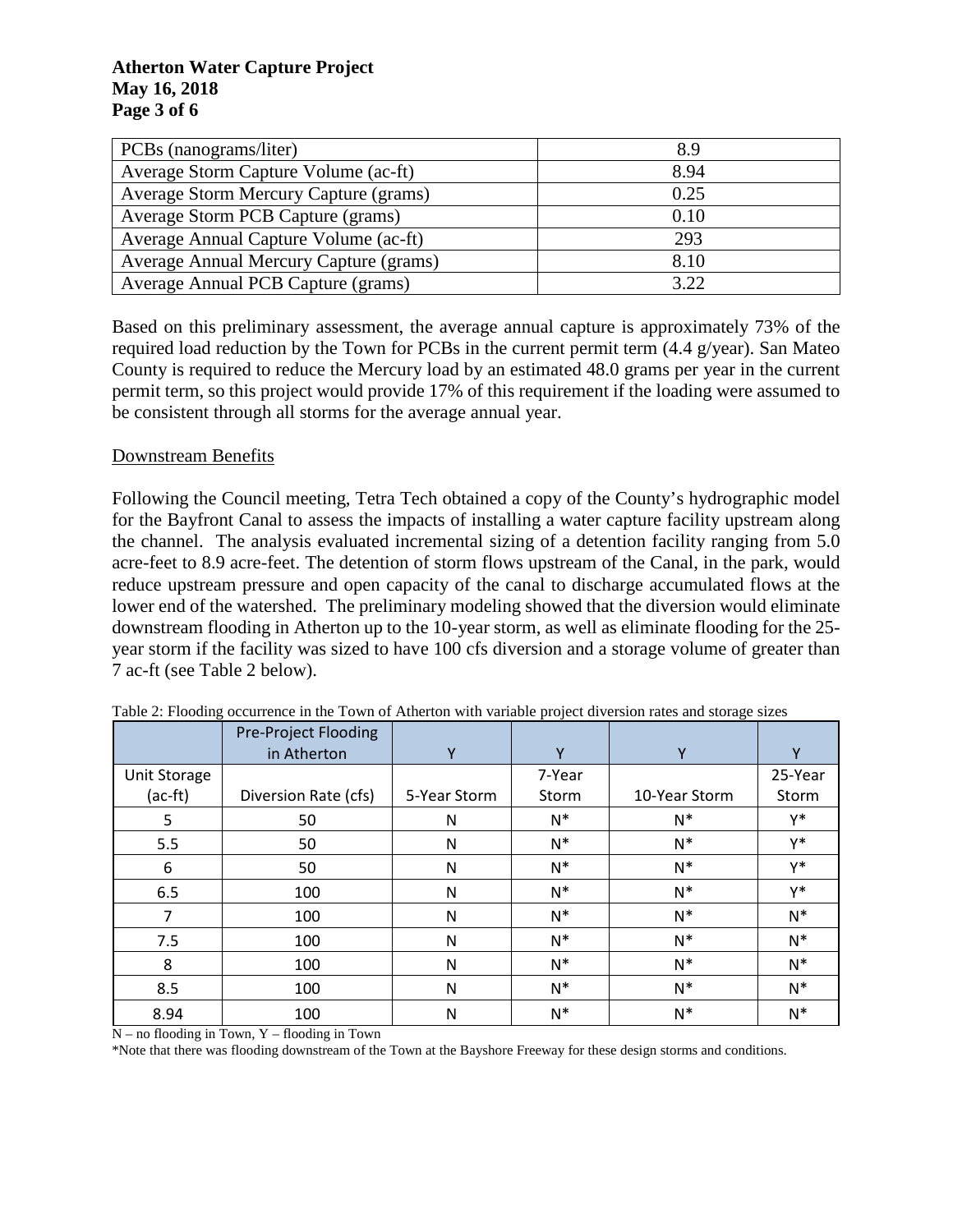### **Atherton Water Capture Project May 16, 2018 Page 4 of 6**

The design storms greater than the 7-year did result in flooding downstream of the Town jurisdictional boundary at the Bayshore Freeway. An example of the hydraulic grade line (HGL) and the location of the project, Town boundary, and flooding location, is shown in the Figure below.



**Atherton Channel Profile** 

Though the results of these analysis need to be further developed and must be submitted to the County for review, the estimate is that the diversion would reduce peak flows at the confluence of the Atherton Cannel with the Bayfront Canal by approximately 19% on average for the long-term simulation (WY 2001 – WY 2009), thereby reducing the Town's contribution to the Bayfront Canal project for both construction and for operations & maintenance expenses. There was a much smaller impact for the design storm impacts due to the relatively small size of the facility compared to the overall watershed.

# **Scalability**

The above water quality and long-term flood control benefits are based on the base project of 8.9 acre-feet. As the detention system is modular by design, the project is scalable. Though the 2015 Drainage Master Plan Update indicated that detention in the volume of 10 acre-feet was needed, the modeling analysis shows that downstream benefits for the Town will begin at approximately 5.0 acre-feet, with optimization at approximately 7.0 acre-feet with a diversion rate of 100 cfs. The water quality benefits scale based on capture volume and diversion rate and are preliminary at this time due to the availability of only one sample in the Channel.

## Seismic Stability

The project would be designed to current seismic requirements as outlined in the California Building Code, which requires the use of site specific information from the USGS regarding for seismic design factors. If directed by Council, the project could be designed to a higher performance standard, such as the essential facility standard, typically used for schools and emergency facilities, which provides for a greater factor of safety over the standard Building Code design, as illustrated in the chart below. This would need to be factored into the cost of the project and may reduce the size of the facility if implemented.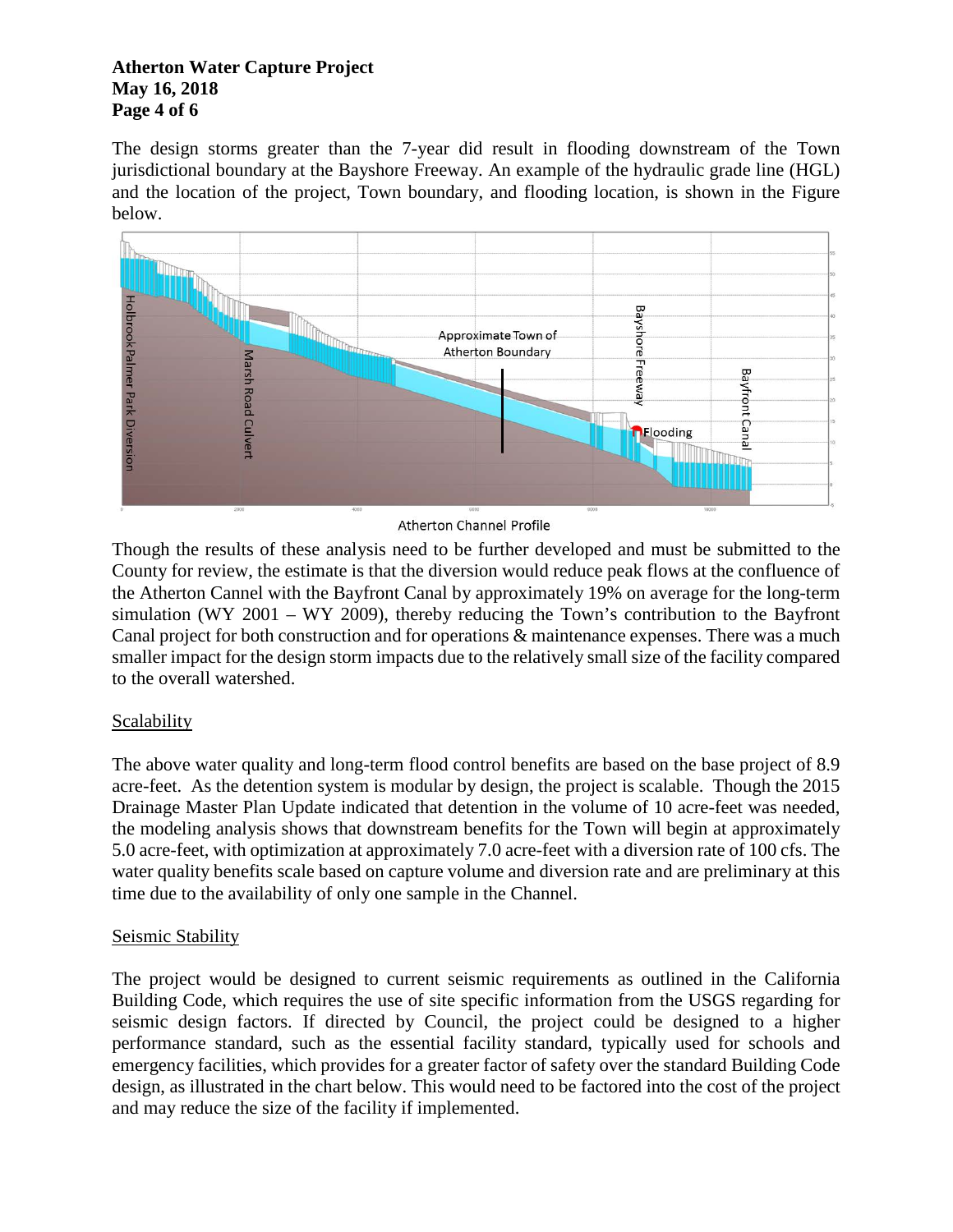### **Atherton Water Capture Project May 16, 2018 Page 5 of 6**



### Alternative Locations

Staff continues to investigate potential alternate locations for the water capture facility, but does not have any additional information regarding that issue at this time.

Staff is requesting direction on potential next steps for a water capture facility in the Town of Atherton. Potential next steps include: 1) Proceed with finalizing the plans, specifications and estimate (PS&E) for the water capture project in Holbrook-Palmer Park; 2) Stop work on the water capture project in Holbrook-Palmer Park and continue the search for a new location; 3) Stop all work.

*If the Town does not commit to complete this Project, the Caltrans \$13.6M funding will not remain available. The Town can "receive" the 20% Design and engage in further investigation on an alternative location before committing to proceed; however, Caltrans is interested in moving a project forward and has funding restrictions that are tied to fund expenditure timelines. These timelines could result in a loss of funds should the project not move forward at a location in a timely manner. Staff is still working with Caltrans on this issue.* 

## **POLICY FOCUS**

The need for a stormwater detention facility was identified in the 2015 Town-wide Drainage Study Update as a Tier 1 project. The Town is also required to improve the quality of stormwater discharges from its municipal stormwater drainage system.

As was mentioned at the various Council meetings, flood control is the Town's primary objective with this proposed facility. Water quality, while still a State-mandate, may be achieved regionally. The Town may be requested and/or required to contribute to regional project in order to achieve the water quality objective if a facility is not located within its jurisdiction.